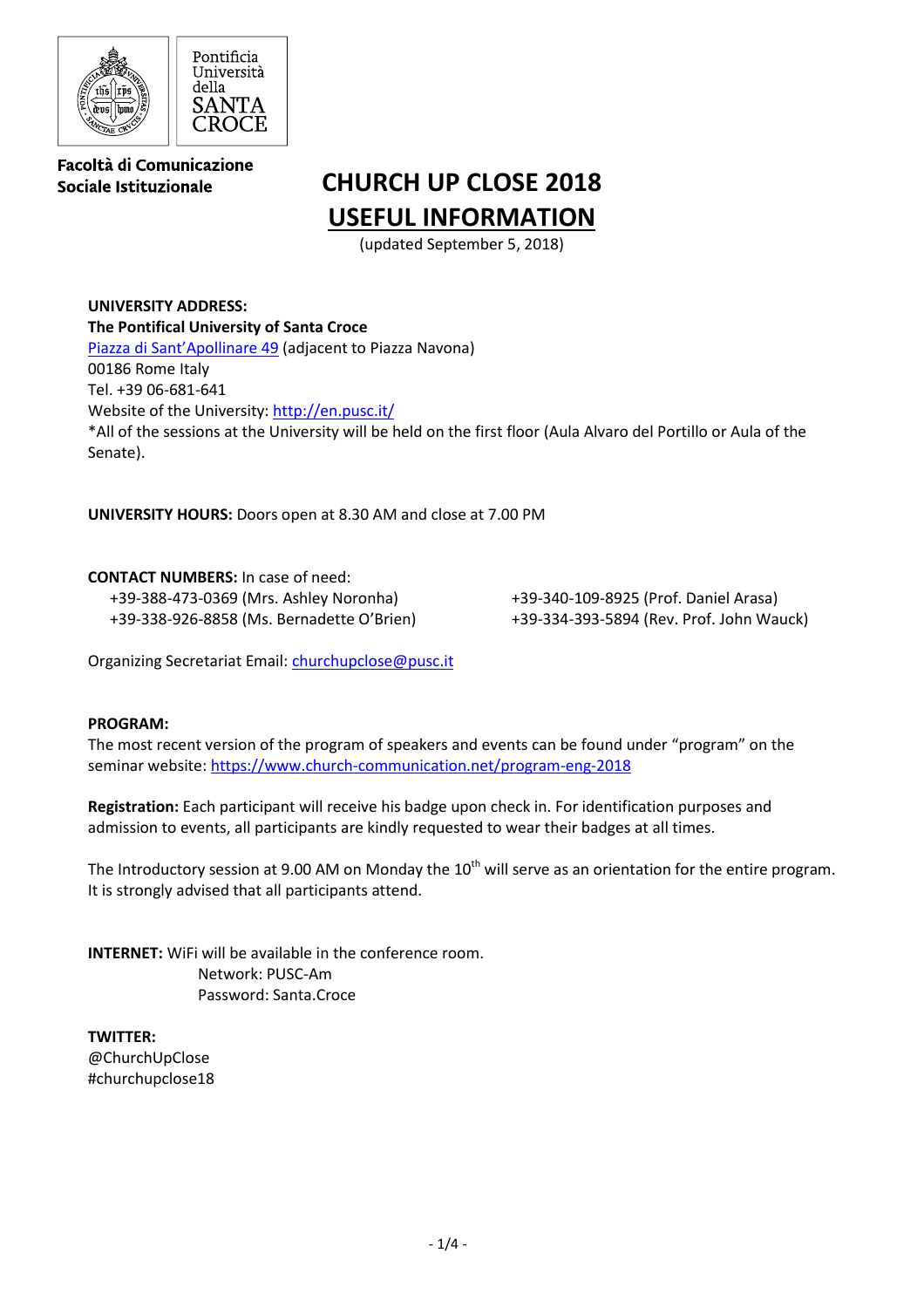### **EVENT MEETING TIMES AND MEETING LOCATIONS:**

#### *MONDAY 10*

- 8.30 AM [Pontifical University of Santa Croce](https://goo.gl/maps/NwCTMUhKM5K2) (1<sup>st</sup> floor) REGISTRATION
- 1.30 PM Welcome Lunch (at the University courtyard)
- **5.00 PM** Pontifical University of Santa Croce (meet in courtyard), guided tour of Historic Center
	- Even though the organization provides headphones for various excursions, we advise you to bring your own earbuds to guarantee quality

## *TUESDAY 11*

- 8.45 AM Meeting Point: The obelisk in St. Peter's Square, guided tour of St. Peter's Basilica
- 12.45 PM Work Lunch: Ristorante "Il Papalino" [Via Borgo Pio, 172,00193 Roma](https://maps.google.com/?q=Via+Borgo+Pio,+172++00193+Roma&entry=gmail&source=g) Website[: www.ilpapalino.com](http://www.ilpapalino.com/)
- **2.50 PM** Congregation for the Doctrine of the Faith *Piazza del Sant*'*[Uffizio, 11](https://goo.gl/maps/vHdLJNqbtN12)*

#### *WEDNESDAY 12*

- **8.15 AM** Meeting Point: Vatican Press Office (front door), *[Via della Conciliazione 54](https://goo.gl/maps/7s8eHzsCmQC2)*, for the Papal audience
- 11.15 AM Vatican Press Office (front door), *[Via della Conciliazione 54](https://goo.gl/maps/7s8eHzsCmQC2)* (after the meeting, the group will walk together to the next point)
- 1.10 PM Work Lunch: Ristorante "Passetto" [Piazza di S. Apollinare, 41, 00186 Roma](https://maps.google.com/?q=Piazza+di+S.+Apollinare,+41&entry=gmail&source=g) Website[: www.ristorantepassetto.com](http://www.ristorantepassetto.com/)
- **3.30 PM** Afternoon sessions held at the university

#### *THURSDAY 13*

- 9.00 AM Morning sessions held at the university
- 1.00 PM Work Lunch: Ristorante "Passetto" [Piazza di S. Apollinare, 41, 00186 Roma](https://maps.google.com/?q=Piazza+di+S.+Apollinare,+41&entry=gmail&source=g) Website[: www.ristorantepassetto.com](http://www.ristorantepassetto.com/)
- **3.00 PM** Afternoon sessions held at the university
- 4:30 PM Meeting in the courtyard of the University. The group will walk together to take the bus for the British Embassy to the Holy See. Bus leaves from: Museo Napoleonico (*[Piazza di Ponte Umberto I, 1](https://goo.gl/maps/Rb4vdMJh1ES2)*) at **5.00 PM**. Return on your own.

#### *FRIDAY 14*

8.50 PM Meeting point: *Piazza Farnese*, then walk together to the Venerable English College, Via di Monserrato, 45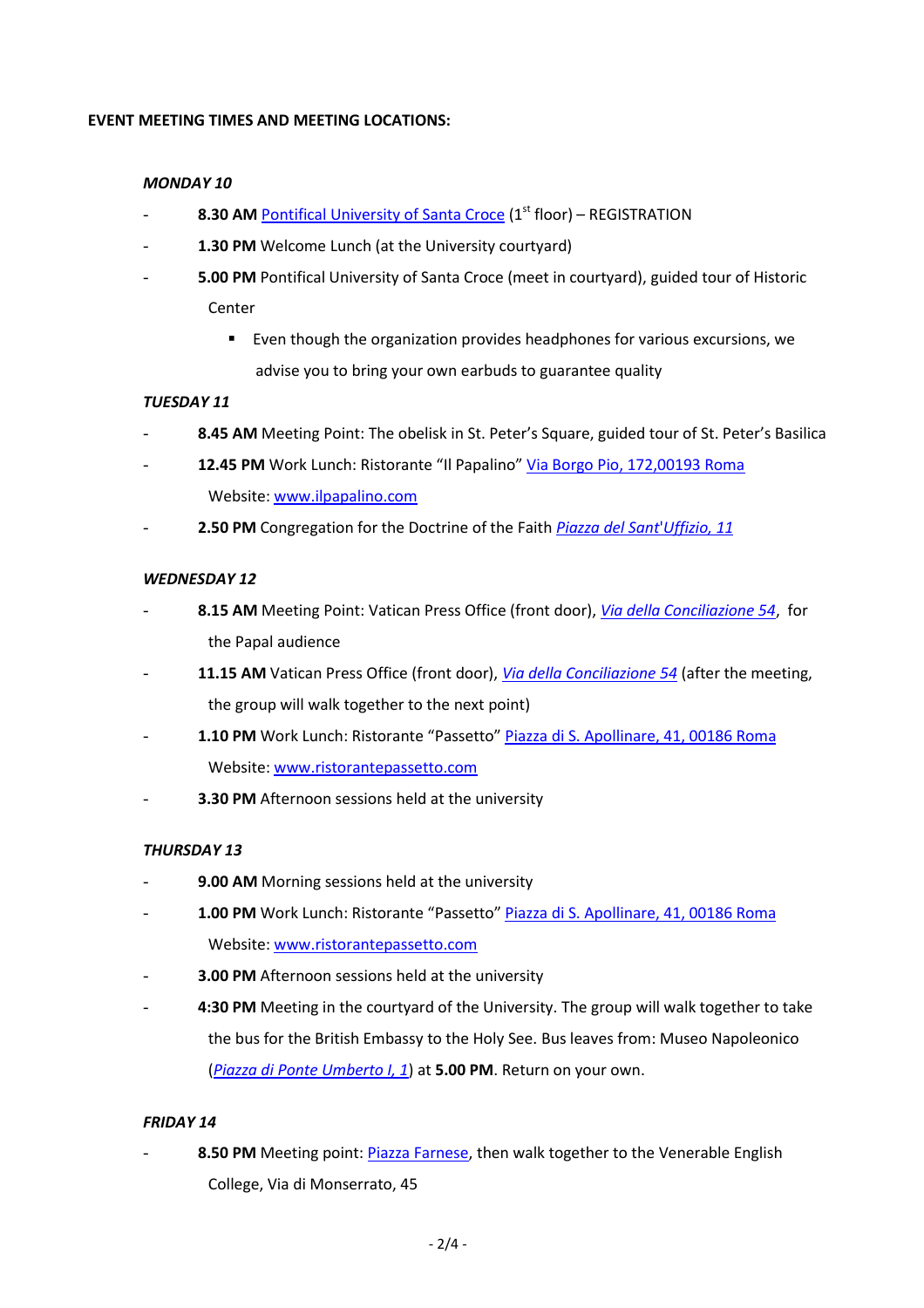- 11.15 AM Morning sessions held at the university
- 1.00 PM Work Lunch: Ristorante "L'Orso 80" [Via dell'Orso, 33, 00186 Roma](https://maps.google.com/?q=Via+dell%27Orso,+33+00186+Roma&entry=gmail&source=g) Website[: http://www.orso80.it](http://www.orso80.it/)
- **3.30 PM** Afternoon sessions held at the university
- **6.00 PM** Walk together to visit Vatican Museums.
- **6.45 PM** Meeting Point[: Entrance of Vatican Museums](https://goo.gl/maps/hTeE7KVrqLu) (*Viale Vaticano*)
	- **The tour of Vatican Museums on Friday evening includes a light supper**

## *SATURDAY 15*

- 9.15 AM Morning sessions held at the university
- 10.45 AM Brunch in the courtyard of the University
- 11.45 AM Meeting in the courtyard to take the bus to Castelgandolfo
- 3:30 PM After meeting, walk together to a nearby café for a coffee and dessert
- **6.15 PM** Gather at place TBD to take the bus back to Rome (estimated time of arrival at the University 7.30 PM)

#### **SUNDAY 16**

- 9.30 AM Holy Mass at Basilica of St. Apollinare (the chapel of the University)
- 11.00 AM Meeting Point: Pontifical University of the Holy Cross (front entrance) to walk together to St. Peter's Square for the Angelus with Pope Francis **OR 11:30 AM** join the group in front of the [Vatican Press Office](https://goo.gl/maps/7s8eHzsCmQC2)
- **1.00 PM** Meeting point: R[estaurant "Les Etoiles"](https://goo.gl/maps/9eNHDSVqx6H2) *-* Hotel Atlante Star (*Via Giovanni [Vitelleschi, 34, 00193 Rome](https://goo.gl/maps/9eNHDSVqx6H2)*) Website[: http://atlantestarhotel.com/restaurant.php](http://atlantestarhotel.com/restaurant.php)

**DRESS CODE:** Dress for the seminar is business casual. When visiting St. Peter's Basilica and the Vatican Museums, all must have their shoulders and knees covered out of respect for the places of worship. We advise you to bring comfortable walking shoes for the tours throughout the week.

**SPOUSES:** Spouses may accompany the participants for\*:

| Monday 10   | The opening lunch, tour of the historic City Center of Rome                       |
|-------------|-----------------------------------------------------------------------------------|
| Tuesday 11  | Visit to St. Peter's Basilica                                                     |
|             | Wednesday 12 Papal audience                                                       |
| Thursday 13 | Reception at the British Embassy to the Holy See (depending on numbers)           |
| Friday 14   | Encounter at the Venerable English College, and the night tour of Vatican Museums |
| Saturday 15 | Brunch, and day trip to Castelgandolfo                                            |
| Sunday 16   | Mass at Basilica of St. Apollinare, Pope's Angelus and farewell lunch             |